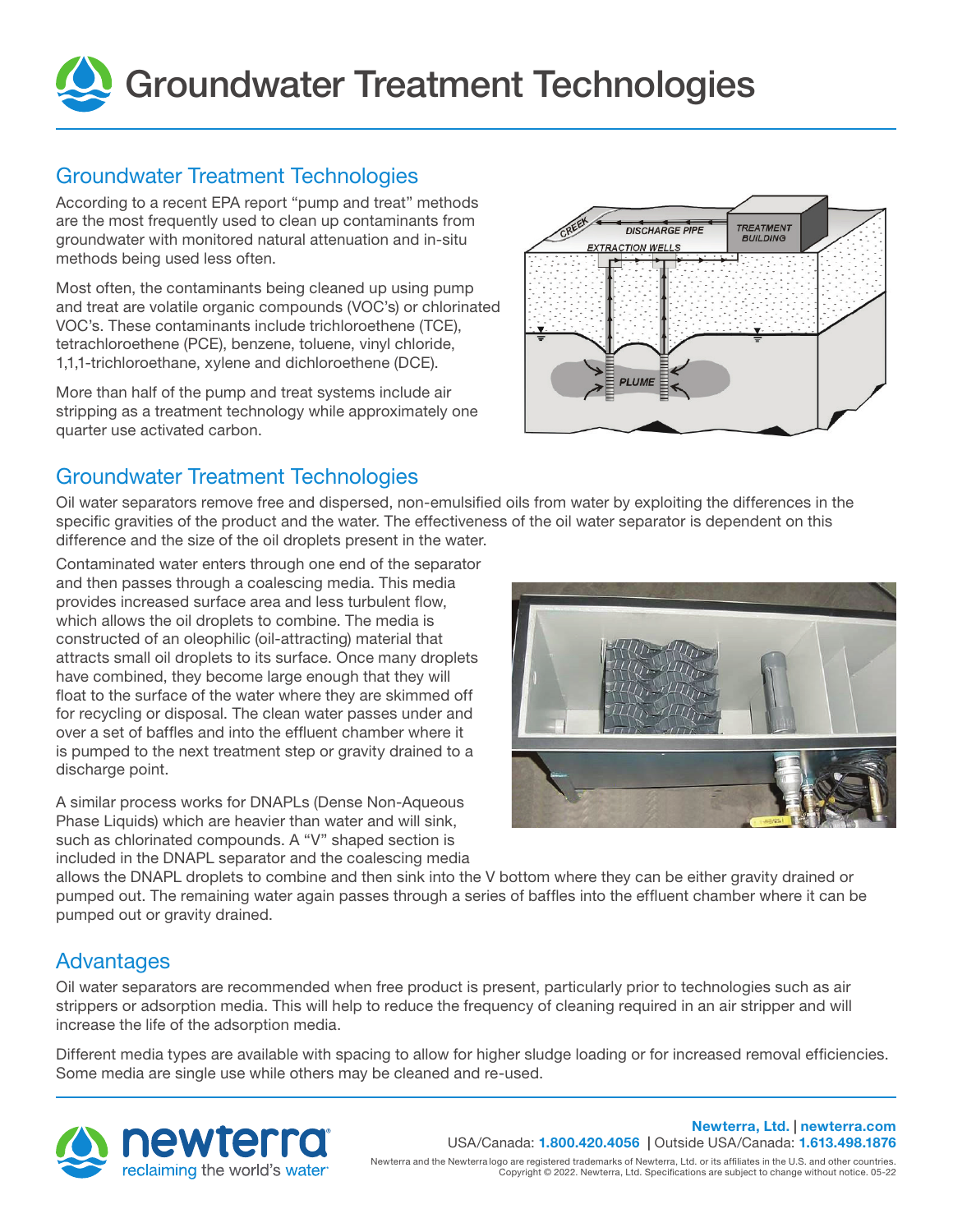The oil water separator can be equipped with a sludge containment section to allow for collection of solids and sediment, in some cases removing the need for an additional settling tank.

# Limitations

An oil water separator cannot remove chemically emulsified oils from water although it will remove some degree of mechanically emulsified oils.

Significant amounts of solids may clog the media. This problem can be somewhat overcome by the use of a media with larger spacing, although this reduce the removal efficiency and may increase the size of the separator.

If the density of the product is very close to the density of water, a very large separator will be required.

## Design Considerations

Several factors affect the design of the oil water separator: specific gravity of the oil, presence of solids, temperature, required removal efficiency and available surface area.

The separator works based on the difference in specific gravity between the contaminant and the water. When sizing an oil water separator, the specific gravity of the contaminant must be specified. Specific gravities of some typical contaminants encountered in groundwater remediation are shown below.

| Contaminant               | <b>Specific Gravity</b> |
|---------------------------|-------------------------|
| Pure gasoline             | 0.68                    |
| Diesel                    | 0.88                    |
| <b>BTFX</b>               | 0.72                    |
| Trichloroethylene (TCE)   | 1.46                    |
| Tetrachloroethylene (PCE) | 1.62                    |

If high solids loading is expected, a sludge containment section should be included. The solids will collect in the media and fall to the bottom in much the same way that DNAPL does. If the oil and solids are expected to create a very viscous mixture, a media with larger spacing may be required to avoid clogging of the media or very frequent cleanings being required. Depending on the type of media used, it may be cleaned using high pressure water or disposed of and replaced when it becomes clogged.

## Air Stripping

Air stripping transfers organics from the liquid phase to the vapor phase where they can be treated or released to atmosphere depending on local regulations. An air stripper allows the contaminants to move from the liquid to the vapor by maximizing the contact area between the water and the air to allow for mass transfer. Air strippers can consist of a simple tank with a blower bubbling air through it to packed columns and low profile tray strippers. Low profile tray strippers are the most common used in remediation due to their compact size, relative ease of cleaning and the typically low levels of contaminants present.

Low profile tray strippers operate using a counter current flow. This means that the clean air is brought in through the bottom of the stripper and discharged through the top while the contaminated water is introduced through the top of the stripper and flows by gravity through to the sump at the bottom. Each tray is perforated to allow the air to flow up through it. As the air bubbles up through the perforations, the air and water form a frothy mixture, which is where the mass transfer of contaminants from water to air takes place.

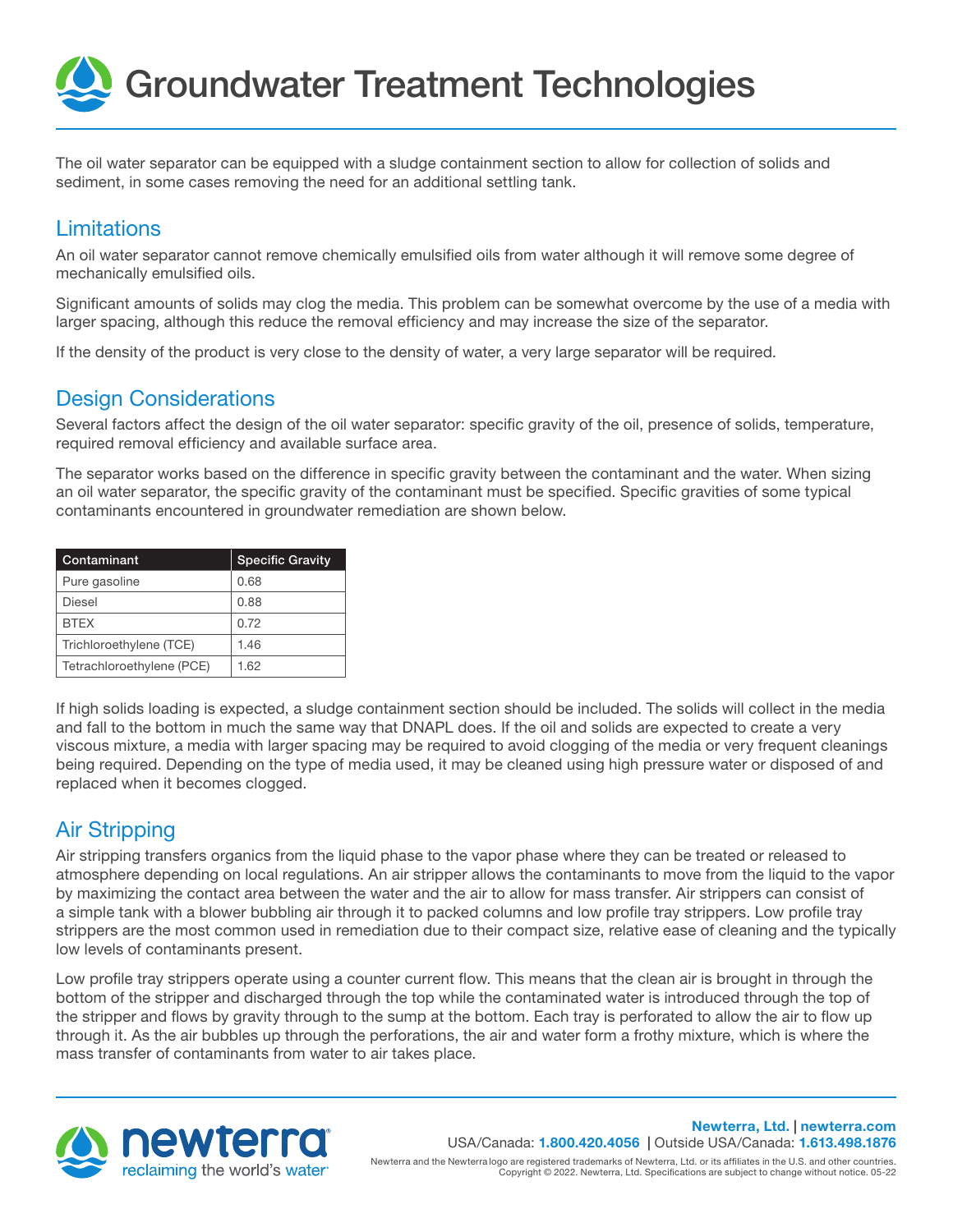

Air strippers can be used in series to improve removal efficiencies. After an air stripper, the treated water can be polished using media such as carbon or discharged. The air from the air stripper may require treatment through carbon or an oxidizer or may be discharged to atmosphere depending on local regulations.

The air stripper efficiency is determined using Henry's constant for the contaminant, which is temperature dependent. An air stripper is typically sized using a software package, such as the QED air stripper modeler.

## **Advantages**

Air stripping is a very efficient technology for reducing the levels of certain contaminants. With the Henry's Law constant given in units of atmospheres m3/mol, air stripping is more effective the larger the number. The table below gives some average ranges for common contaminants at 20°C.

| Contaminant                 | Henry's Law Constant (atm-m <sup>3</sup> /mol) |
|-----------------------------|------------------------------------------------|
| <b>Benzene</b>              | 0.0044                                         |
| Toluene                     | 0.005                                          |
| Ethylbenzene                | 0.00588                                        |
| Xylenes                     | 0.00385-0.00570                                |
| Methyl-t-Butyl ether (MTBE) | 0.000503                                       |
| Tetrachloroethylene         | 0.013                                          |
| Tricholorethylene           | $0.007 - 0.008$                                |
| <b>Vinyl Chloride</b>       | 0.02                                           |
| Acetone                     | 0.0000313                                      |

*EPA On-line Tools for Site Assessment Calculation –Estimated Henry's Law Constant*

In cases where the Henry's Law Constant is not high enough for air stripping to be completely effective at removing a contaminant, an air stripper can often be used to reduce the concentration to a level where another technology such as activated carbon can be feasible.

## **Limitations**

Several factors can adversely affect the performance of an air stripper by increasing fouling. High levels of inorganic compounds such as iron, manganese and carbonates that are soluble in groundwater become oxidized during air stripping and precipitate out of solution. These precipitates can plug the holes in the trays, which reduces the efficiency of the stripper. The addition of oxygen through the aeration process can also create biological fouling of the stripper if certain types of bacteria are present in the groundwater.

Sequestering agents and pH adjustment techniques can be used to reduce fouling of the trays. Periodic maintenance and cleaning are also required to keep the air stripper functioning at peak performance.

Sediment and solids can also foul the air stripper trays. If significant amounts of solids are expected the influent should be pre-filtered using bag filtration units.





*Typical Counter-Current Air Stripper Configuration (QED EZ-Tray)*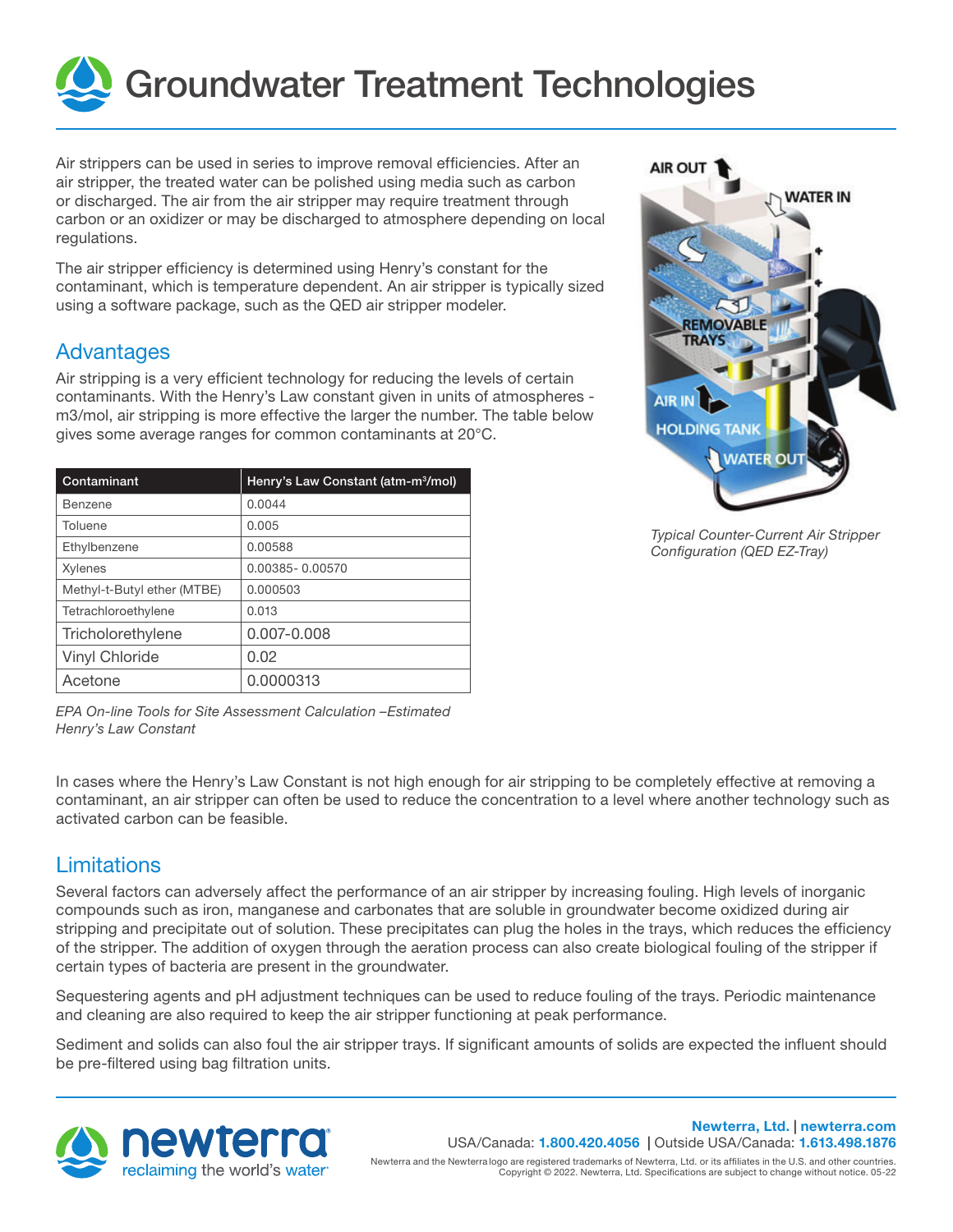

## Design Considerations

Several items are required to properly size an air stripper: water flow rate, air and water temperature, inlet concentrations of contaminants and required discharge concentrations. For sites significantly above sea level, the altitude may also become a factor in the air stripper design.

Because of the temperature dependence of the Henry's Law Constant, heating the water prior to treatment can improve the ability of an air stripper to remove some contaminants. This is usually only practical when there is a source of waste heat such as an oxidizer or steam available on site due to the large amount of energy required to heat the water. The air temperature has a much less significant impact on the effectiveness of the stripper.

Some combinations of inlet concentrations and discharge limits will mean that additional treatment is required after the air stripper. This is usually in the form of carbon adsorbers.

#### **Filtration**

Filtration is the process of separating items by size. Filtration can be accomplished using filter bags, sand filters or membrane filters. Most groundwater remediation systems include bag filters to remove sediment and debris while membrane filters are typically used in industrial applications.

#### **Advantages**

A bag filter system can be used to protect downstream equipment or achieve required discharge limits for particulates. Bag filters actually become more efficient at filtering as they begin to clog. Once solids start to accumulate in the filter, the remaining holes become smaller. These smaller holes in turn remove smaller particles. Once the filter has trapped a certain amount of solids, the pressure drop across the filter becomes too large and the filter bag must be changed.

Bag filters are often used prior to an air stripper or carbon vessels to protect them from fouling. They may also be used after an air stripper to remove precipitates such as iron, manganese and carbonates which have been oxidized during air stripping. This may be done to reach discharge limits or to protect downstream equipment such as carbon vessels.

## Limitations

Bag filters should not be used too early in the treatment system. If free product is present or if the mixture being pumped is too viscous, the filters will quickly clog and frequent change outs will be required. In this situation, the bag filter should be located after an oil water separator to remove the free product and some of the sediment.

#### Design Considerations

The primary considerations when designing a filtration system are flow rate, expected inlet solids levels and required removal efficiency. Bag filter systems are available in single filter and multi filter configurations and can be installed in parallel or series to achieve the required combination of flow rate and particle size removed. Filters in series usually go from a coarser screen to a finer screen to avoid plugging of filters. Pumps located upstream of the filters must be sized to pump against the backpressure of the clogged filters.

## Adsorption – Organo-Clay and Activated Carbon

Adsorption using granular activated carbon is one of the oldest and most trusted means of treating contaminated groundwater. Newer media such as organo-clays are effective at removing organic contaminants not typically treated using carbon.

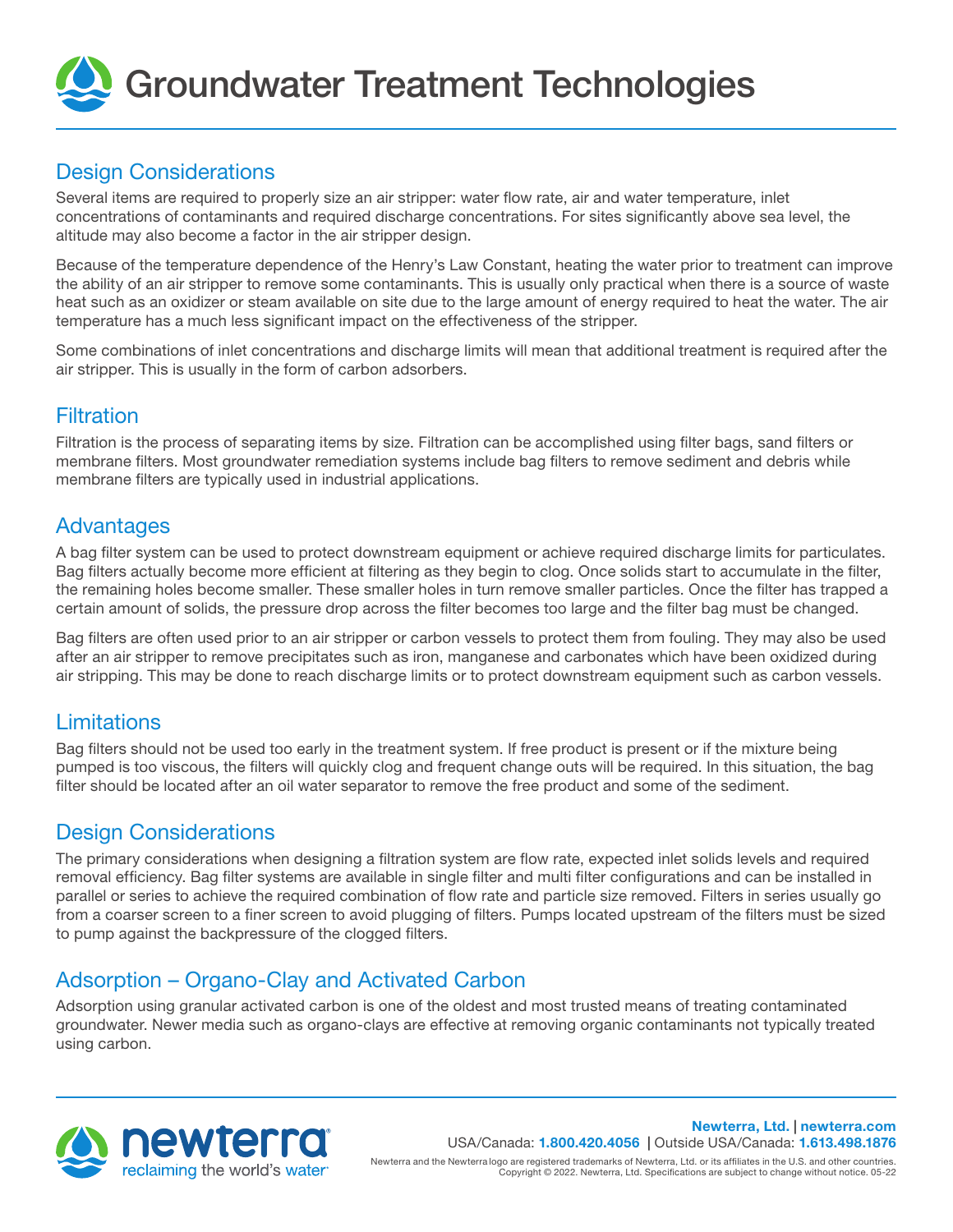In adsorption, contaminants are concentrated on the porous surface of a sorbent (for example, carbon) which reduces the concentration of contaminant that remains in the water. The contaminants stick to the surface and pores of the sorbent, which removes them from the water. This is achieved by pumping water through a media such as carbon in a fixed bed reactor. The amount of contaminant that can be held by a given volume of sorbent is determined by the balance between the forces holding the contaminant to the sorbent surface and the forces keeping the contaminant in the water. Factors such as the type of chemical, the temperature and pH of the water and the type of sorbent all affect this balance.

Activated carbon is manufactured using a two-stage process. The first stage is the "carbonization" which involves heating a material that is high in carbon such as coconut shells, coal or wood to remove the by-products such as tar and other hydrocarbons. This carbonized material is then "activated" using steam at high temperature to burn off any remaining decomposition products and create the porous structure that is needed for adsorption.

Carbon is designated by sizes such as 8x30 or 12x40. A 12x40 carbon consists of particles that will pass through a U.S. Standard Mesh Size No. 12 sieve but be retained on a U.S. Standard Mesh Size No. 40 sieve. This designation determines the particle size, the surface area and the head loss through the bed. 8x30 is the most common size used in remediation applications.

Where high solids loading is expected, the influent stream should be treated through a particulate filter such as a bag filter system prior to carbon treatment. If the solids are not removed prior to the fixed bed reactor, they will be trapped in the carbon causing a high pressure drop through the carbon vessels and necessitating early media changeouts or frequent backwashing.

Carbon and other media are generally used for low concentrations of contaminants due to the cost of replacing or regenerating the media. Vessels can be made larger for higher flow rates or for higher concentrations at low flow rates. Typically, carbon is effective when concentrations are less than 10 mg/L (10 ppm).

In some areas, activated carbon is required by regulating bodies as a final treatment step prior to discharging water.

Capital costs for a carbon system are typically low, however the operating costs can be high for systems with high flow rates or high contaminant levels.

## **Advantages**

Activated carbon is one of the oldest and most trusted groundwater treatment technologies. It is very effective in removing contaminants such as benzene, ethylbenzene, naphthalene, toluene and xylenes.

Organo-clay is a newer media, which is most effective in removing oil, grease and other low solubility organics. Organoclay is often used prior to carbon and can significantly increase the life of a carbon bed in applications involving oil and grease.

Media filtration systems are typically very simple requiring only the vessels, media and a pump to work. Only simple pressure monitoring and effluent testing is required to ensure the system is functioning correctly.

## **Limitations**

In applications with high contaminant concentrations or very high flow rates, the costs of using carbon become very high as the media is spent quickly requiring replacement or regeneration.

Multiple contaminants can make the modeling of carbon usage rates difficult due to the interactions of the contaminants. If several contaminants are present, bench scale trials are often a more effective predictor of usage rates.

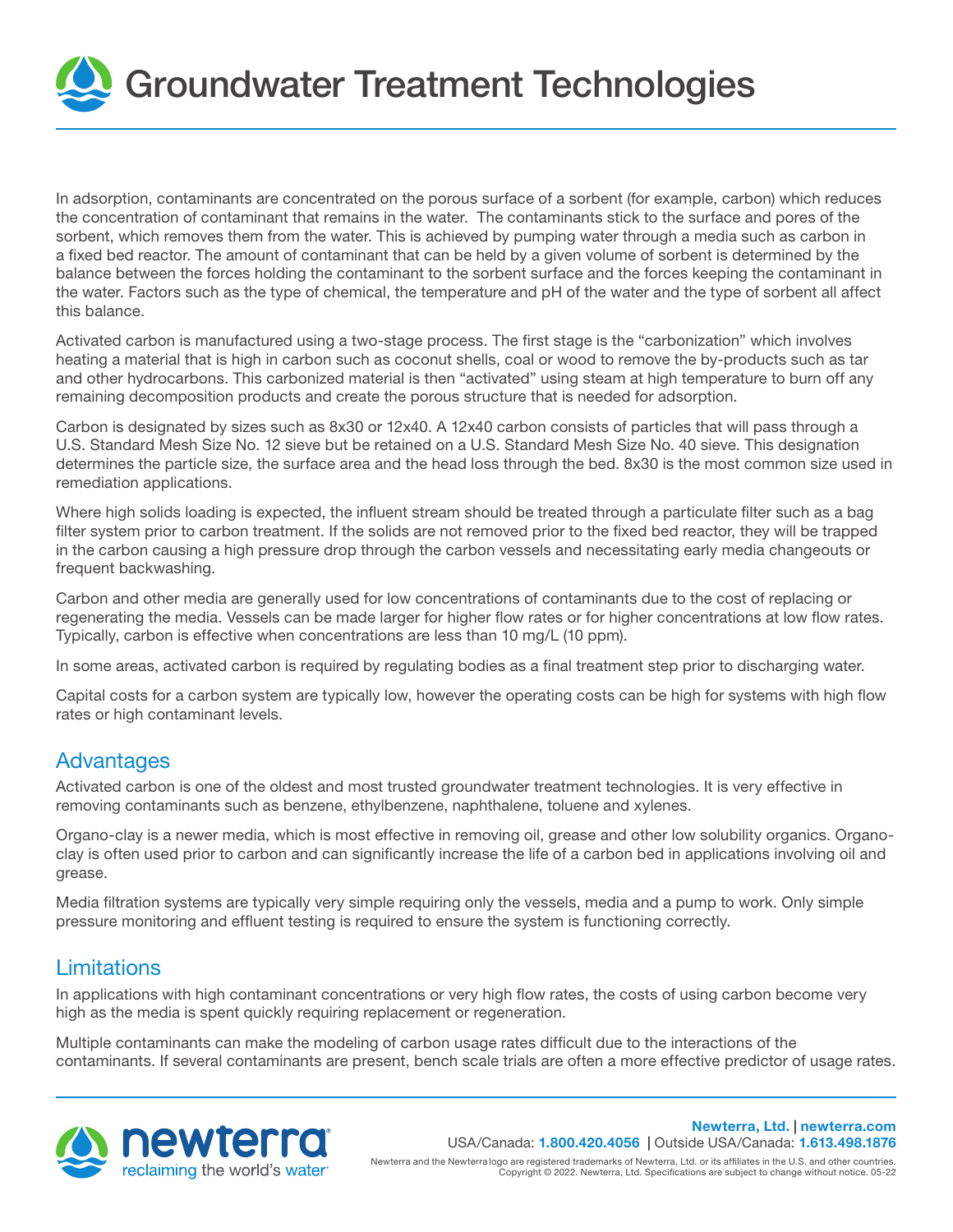High levels of suspended solids (over 50 mg/L or 50 ppm) can cause fouling of the carbon and the need for frequent backwashing or changeouts. The solids should be removed using filtration prior to the carbon vessel if possible.

Highly water-soluble contaminants such as acetone and MTBE are not easily removed using carbon and alternate means should be used to remove these compounds.

#### Design Considerations

When designing a media filtration system, the key components are the contaminants and the contact time needed to remove them. Contact time is determined using the size of the media vessel and the flow rate of the water to be treated and can be increased through larger vessels, series installation or splitting the flow rate through parallel vessels.

Modeling of systems is possible if there are limited contaminants. Mixtures of components can make usage calculations inaccurate and in these cases bench scale trials are a much more effective predictor of actual breakthrough times.

Carbon systems typically include two or more vessels in series allowing contaminants to continue to be removed after saturation of the lead vessel. If additional flow is required, vessels can also be configured in parallel.

Materials of construction may include poly drums, steel or fiberglass rated pressure vessels depending on the size and pressure rating required.

#### Metals Treatment - Activated Alumina

Originally designed for removal of arsenic from drinking water, activated alumina is an economical choice for metals removal. It is made from a highly porous form of aluminum oxide which gives it the ability to adsorb a large number of contaminants.

Activated alumina is used for the removal of contaminants such as arsenic, lead, fluoride, chromium, zinc, iron and phosphates.

Activated alumina is placed in the same vessels as carbon and can be used after carbon in a water treatment system. Activated alumina vessels may also be placed in series or in parallel depending on the needs of the system.

| Parameter                     | Units | <b>EQL</b> | Outlet of OWS (Influent) | <b>After Filtral Vessel</b> |
|-------------------------------|-------|------------|--------------------------|-----------------------------|
| <b>Dissolved Trace Metals</b> |       |            |                          |                             |
| Barium                        | mg/L  | 0.003      | 0.232                    | 0.0865                      |
| Beryllium                     | mg/L  | 0.0002     | < 0.0002                 | < 0.0002                    |
| Cadmium                       | mg/L  | 0.001      | < 0.002                  | < 0.002                     |
| Cobalt                        | mg/L  | 0.003      | 0.011                    | 0.003                       |
| Chromium                      | mg/L  | 0.0007     | 0.002                    | 0.0007                      |
| Copper                        | mg/L  | 0.0005     | 0.0012                   | < 0.0005                    |
| Molybdenum                    | mg/L  | 0.006      | 0.016                    | 0.012                       |
| Nickel                        | mg/L  | 0.002      | 0.008                    | 0.002                       |
| Lead                          | mg/L  | 0.006      | &0.006                   | &0.006                      |
| Titanium                      | mg/L  | 0.006      | < 0.008                  | < 0.008                     |
| Thallium                      | mg/L  | 0.05       | < 0.05                   | < 0.05                      |
| Vanadium                      | mg/L  | 0.002      | < 0.001                  | < 0.001                     |
| Zinc                          | mg/L  | 0.006      | 0.218                    | < 0.006                     |
| <b>Dissolved Major Metals</b> |       |            |                          |                             |
| Iron                          | mg/L  | 0.002      | 0.748                    | 0.157                       |
| Manganese                     | mg/L  | 0.0008     | 2.73                     | 1.91                        |



 Newterra, Ltd. | newterra.com USA/Canada: 1.800.420.4056 | Outside USA/Canada: 1.613.498.1876

Newterra and the Newterra logo are registered trademarks of Newterra, Ltd. or its affiliates in the U.S. and other countries. Copyright © 2022. Newterra, Ltd. Specifications are subject to change without notice. 05-22